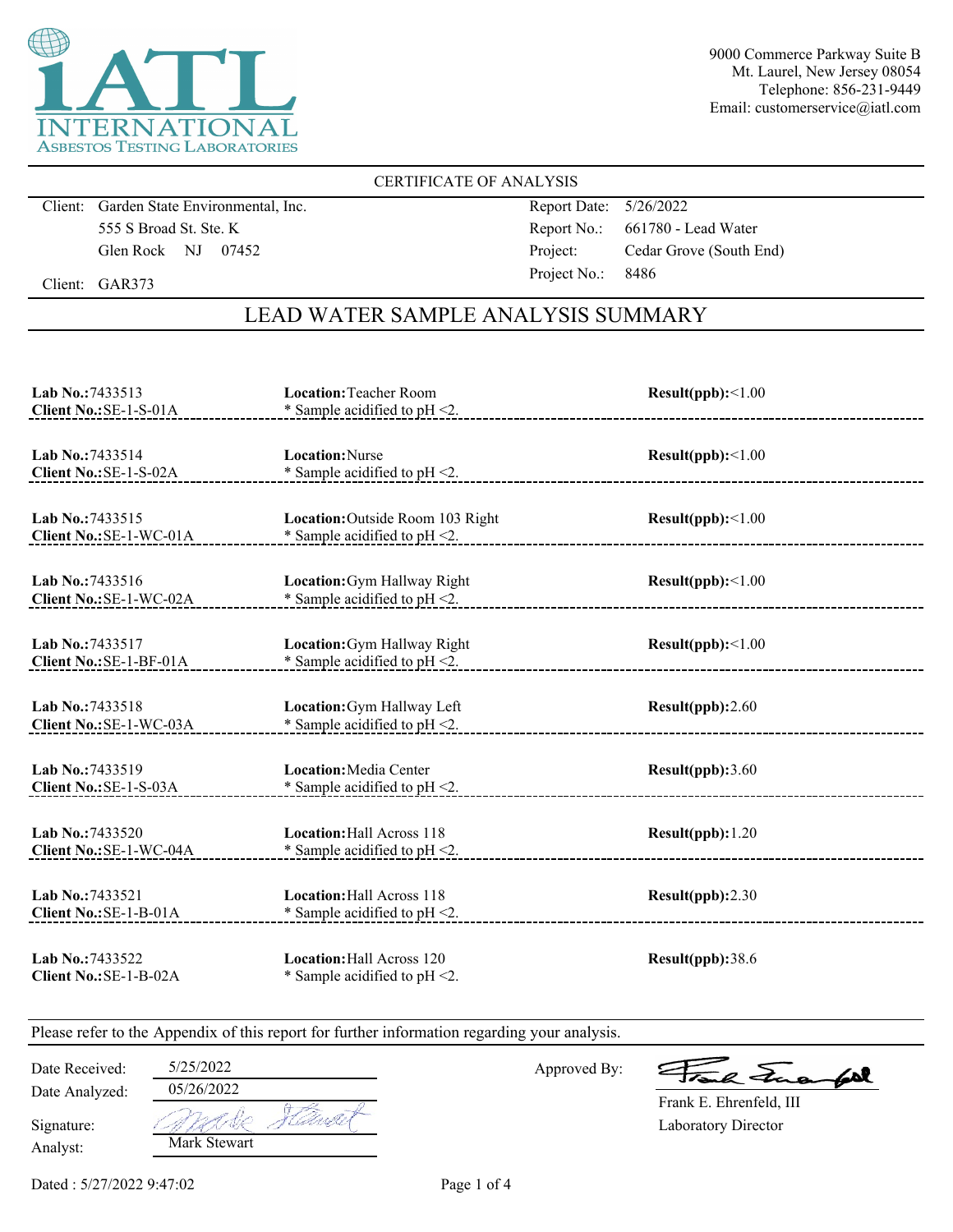

9000 Commerce Parkway Suite B Mt. Laurel, New Jersey 08054 Telephone: 856-231-9449 Email: customerservice@iatl.com

## CERTIFICATE OF ANALYSIS

Client: Garden State Environmental, Inc. 555 S Broad St. Ste. K Glen Rock NJ 07452

-----------------------------------

Report Date: 5/26/2022 Report No.: 661780 - Lead Water Project: Cedar Grove (South End) Project No.: 8486

Client: GAR373

## LEAD WATER SAMPLE ANALYSIS SUMMARY

| <b>Lab No.:7433523</b><br>Client No.: SE-1-B-03A | <b>Location:</b> Hall Across 120 Right<br>$*$ Sample acidified to pH $\leq$ . | Result(ppb):34.0 |
|--------------------------------------------------|-------------------------------------------------------------------------------|------------------|
|                                                  |                                                                               |                  |

**Lab No.:**7433524 **Client No.:**SE-5-14-FBA **Location:**Field Blank \* Sample acidified to pH <2.

**Result(ppb):**<1.00

Please refer to the Appendix of this report for further information regarding your analysis.

| Date Received: | 5/25/2022    |       |
|----------------|--------------|-------|
| Date Analyzed: | 05/26/2022   |       |
| Signature:     |              | Narft |
| Analyst:       | Mark Stewart |       |

Approved By:

le Frank

Laboratory Director Frank E. Ehrenfeld, III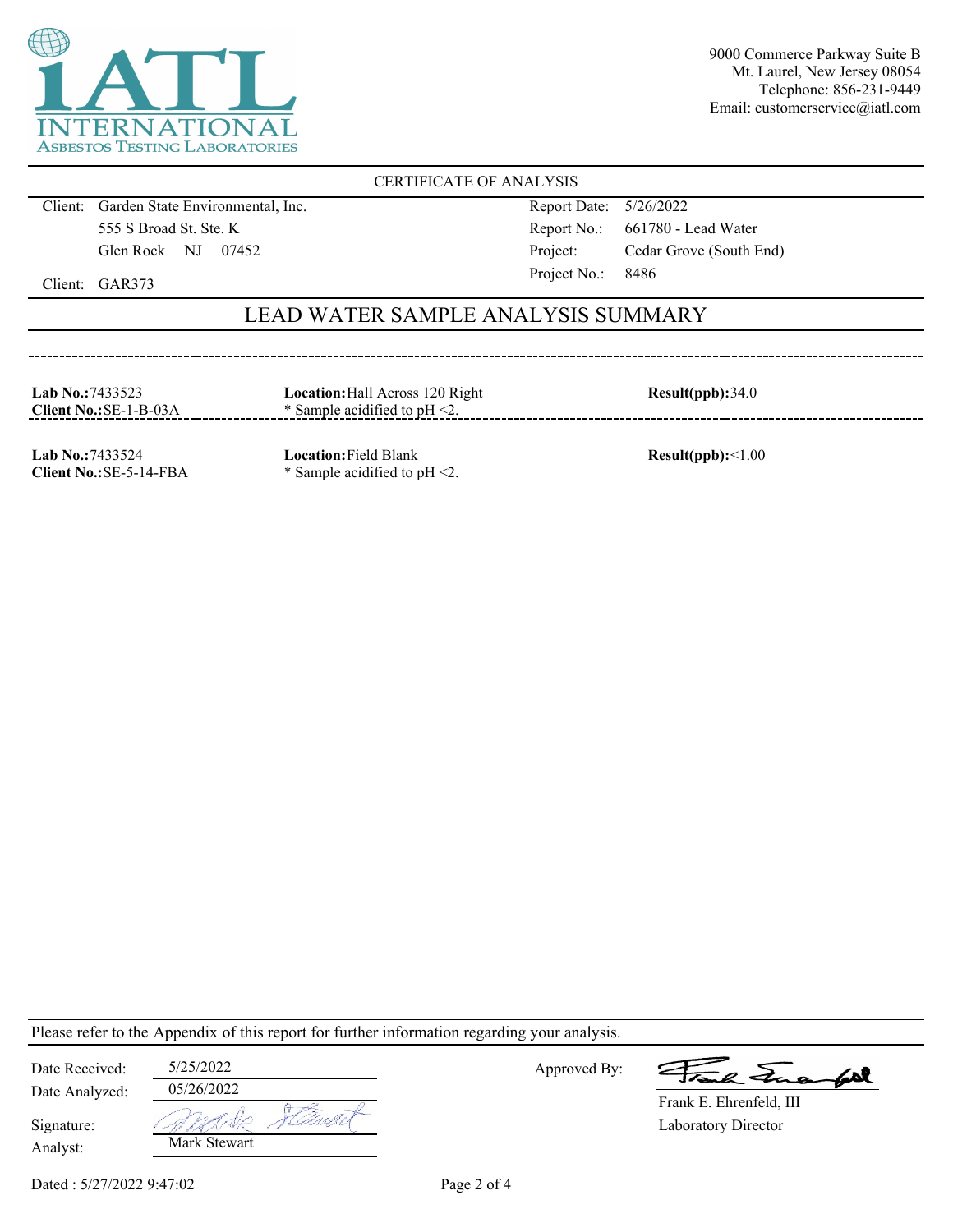

9000 Commerce Parkway Suite B Mt. Laurel, New Jersey 08054 Telephone: 856-231-9449 Email: customerservice@iatl.com

#### CERTIFICATE OF ANALYSIS

Client: Garden State Environmental, Inc. 555 S Broad St. Ste. K Glen Rock NJ 07452

Client: GAR373

Report Date: 5/26/2022 Report No.: 661780 - Lead Water Project: Cedar Grove (South End) Project No.: 8486

# Appendix to Analytical Report:

**Customer Contact:** Send ALL Lab Reports **Analysis:** AAS-GF - ASTM D3559-08D

This appendix seeks to promote greater understanding of any observations, exceptions, special instructions, or circumstances that the laboratory needs to communicate to the client concerning the above samples. The information below is used to help promote your ability to make the most informed decisions for you and your customers. Please note the following points of contact for any questions you may have.

**iATL Customer Service:** customerservice@iatl.com **iATL OfficeManager:** ?wchampion@iatl.com **iATL Account Representative:** Kelly Klippel **Sample Login Notes:** See Batch Sheet Attached **Sample Matrix:** Water **Exceptions Noted:** See Following Pages

#### **General Terms, Warrants, Limits, Qualifiers:**

General information about iATL capabilities and client/laboratory relationships and responsibilities are spelled out in iATL policies that are listed at www.iATL.com and in our Quality Assurance Manual per ISO 17025 standard requirements. The information therein is a representation of iATL definitions and policies for turnaround times, sample submittal, collection media, blank definitions, quantification issues and limit of detection, analytical methods and procedures, sub-contracting policies, results reporting options, fees, terms, and discounts, confidentiality, sample archival and disposal, and data interpretation.

iATL warrants the test results to be of a precision normal for the type and methodology employed for each sample submitted. iATL disclaims any other warrants, expressed or implied, including warranty of fitness for a particular purpose and warranty of merchantability. iATL accepts no legal responsibility for the purpose for which the client uses test results. Any analytical work performed must be governed by our Standard Terms and Conditions. Prices, methods and detection limits may be changed without notification. Please contact your Customer Service Representative for the most current information.

This confidential report relates only to those item(s) tested and does not represent an endorsement by NIST-NVLAP, AIHA LAP LLC, or any agency of local, state or province governments nor of any agency of the U.S. government.

This report shall not be reproduced except in full, without written approval of the laboratory.

#### **Information Pertinent to this Report:**

Analysis by AAS Graphite Furnace: - ASTM D3559-08D Certification: - NYS-DOH No. 11021 - NJDEP No. 03863

#### **Note: These methods are analytically equivalent to iATL's accredited method;**

- USEPA 40CFR 141.11B

- USEPA 200.9 Pb, AAS-GF, RL <2 ppb/sample

- USEPA SW 846-7421 - Pb(AAS-GF, RL <2 ppb/sample)

Regulatory limit for lead in drinking water is 15.0 parts per billion as cited in EPA 40 CFR 141.11 National Primary Drinking Water Regulations, Subpart B: Maximum contaminant levels for inorganic chemicals.

All results are based on the samples as received at the lab. iATL assumes that appropriate sampling methods have been used and that the data upon which these results are based have been accurately supplied by the client.

Sample results are not corrected for contamination by field or analytical blanks.

 $PPB =$  Parts per billion. 1  $\mu g/L = 1$  ppb MDL = 0.24 PPB Reporting Limit (RL) = 1.0 PPB